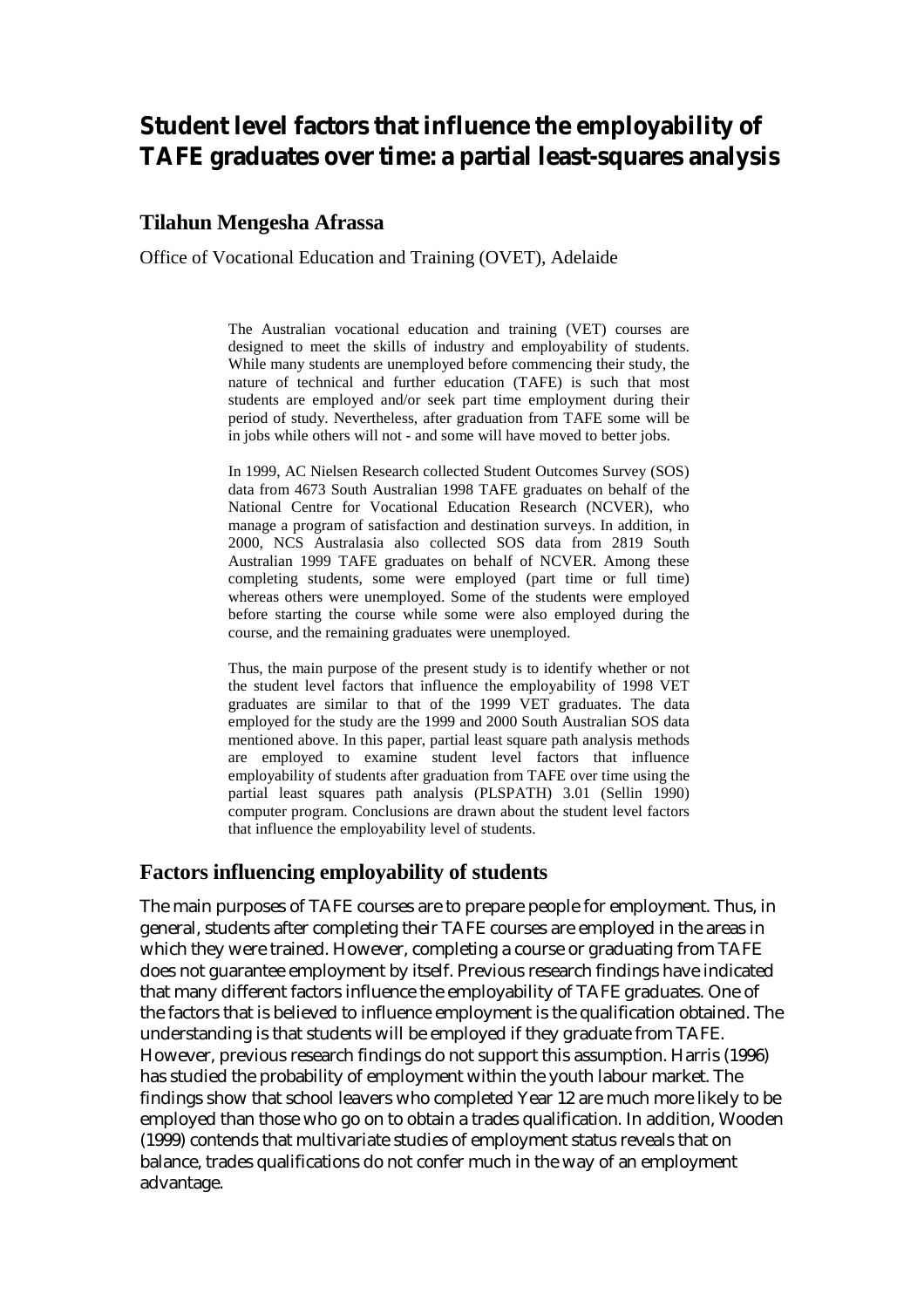The other factor that influences TAFE graduates' employability is employment before the training. Previous research findings show that students who were unemployed before attending the TAFE course were less likely to be employed after completing their course. In their survey study of students who completed Bachelor Degree and Associate Diploma courses in 1995 from Victorian Universities and TAFE institutes, Teese and his colleagues (1998, p 16) have suggested that, '… it is frequently ineffective attempting to correct unemployment or to enter employment from outside the labour force by training in the TAFE sector'.

Kinnaird (1998, p 8) has reported that employment outcomes before the course for people who did information technology courses in 1996 in New South Wales (NSW) TAFE and who were unemployed in the six months before starting the course were very unfavourably placed. He found that the proportion unemployed after completing the course was double the NSW TAFE average for people with this background (ie 35% vs 18%).

Previous research findings have also shown that persons of Aboriginal descent were less likely to be employed when compared with those of non-Aboriginal descent (Castle and Hagan 1984; Cousins and Nieuwenhuysen 1983; Miller 1989; Ross 1987). However, after controlling for the effects of education, Harris (1996) found that those of Aboriginal descent did not appear to be disadvantaged.

Harris (1996) has also reported that disabled persons were significantly and similarly disadvantaged in the workplace, when compared with non-disabled persons.

Furthermore, Fan and Antoine (1999) have found a significant difference in employment destination between graduates with English-speaking and non-English speaking backgrounds. These authors reported that graduates from English-speaking backgrounds were more likely to be employed either full time or part time than their colleagues with non-English speaking backgrounds. This finding was consistent with those of Jones (1992), McAllister (1986) and Tiggemann and Winefield (1989). The study indicated that even if all the graduates held Australian tertiary qualifications, language background still played a role in gaining employment.

### **Data collection**

In this study, two data sets collected at different occasions are used for analysis. The first data set includes 4673 students who attended a TAFE institute in South Australia and who completed a Certificate, Advanced Certificate, Associate Diploma, Diploma, Advanced Diploma or a Bachelors Degree of at least 200 hours or one semester in duration in 1998. The second data set includes 2819 students who attended a TAFE institute in South Australia and who completed at least one of the above-mentioned qualifications in 1999 and had an Australian address as their usual address. The data sets were collected in 1999 and 2000 respectively.

The AC Nielsen Research (1999) report states that for the 1999 data set, the survey involved sending a questionnaire to all 1998 graduates. The NCS Australasia (2000) report states that for the 2000 data sets, the survey involved sending a questionnaire to a stratified, randomly selected sample of 1999 TAFE graduates. On both occasions the survey was employed to measure VET students' employment, further study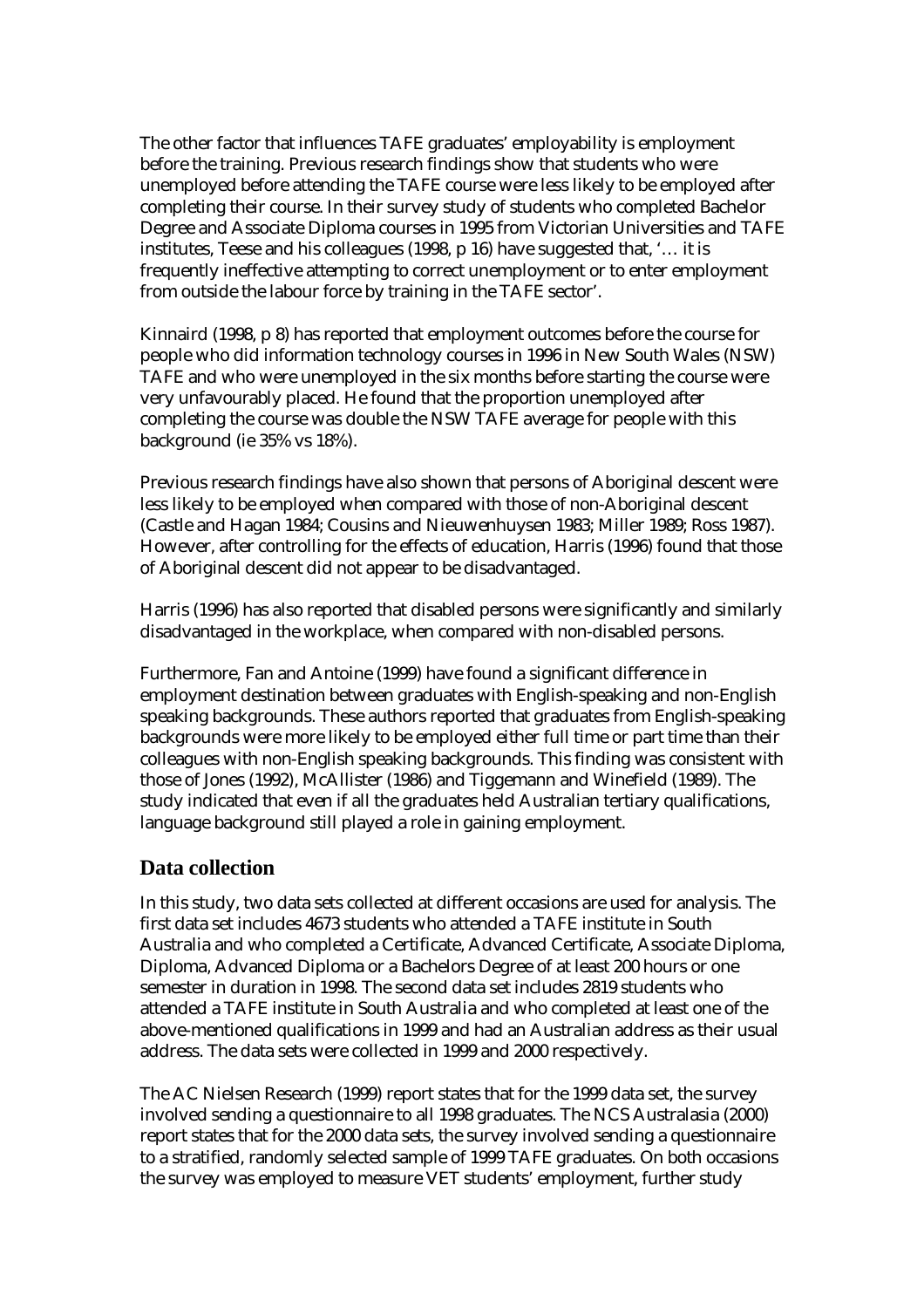destinations, and opinions of the training undertaken (AC Nielsen Research 1999; NCS Australasia 2000).

The present study is a secondary analysis using part of these data to identify and compare the student level factors that influence the employability of the 1998 and 1999 South Australian TAFE graduates. This analysis goes beyond the initial objectives of those who collected the data.

# **Method**

From the findings of previous research, a model of student level factors influencing employability of South Australian TAFE graduates was developed. The PLSPATH procedure (Sellin 1990) was chosen as an appropriate multivariate technique to examine the hypothesised model.

# **Significance test**

In the final structure of the model, it was decided that when the value of the direct path was less than twice its standard error, the path should be removed (Falk and Miller 1992). This involves the assumption that the path coefficient is actually zero when it is smaller than twice its standard error. In addition, it was recommended that a direct path with ß<0.07 should be removed, because such values would show an insignificant effect in the estimation of a relationship between two latent variables (LVs). Hence, the larger the ß value the larger the effect in the path model. This estimation process was repeated successively until all nonsignificant paths had been removed.

The other criterion used to assess the strength of the final path model was the maximum variance  $(\mathbb{R}^2)$  of the outcome variable *Employment after training (EMPL A)*. The value of  $\mathbb{R}^2$  gives the maximum variance explained of a construct when the preceding predictor variables are included in the analysis. Thus, the larger  $R^2$ , the more of the variance is explained.

The modification, trimming or deletion of variables and paths in the path model involves the removing of all paths not contributing to the LVs. With the use of the trimming procedure, some latent variables were removed from further analysis.

# **Results of the PLSPATH analysis**

The first part of this paper discusses the results obtained when the hypothesised model was tested by employing PLSPATH in the analysis of data from the 2000 South Australian SOS Study. The second part of the paper compares the student level factors that influence the employability of South Australian TAFE graduates on different occasions**.**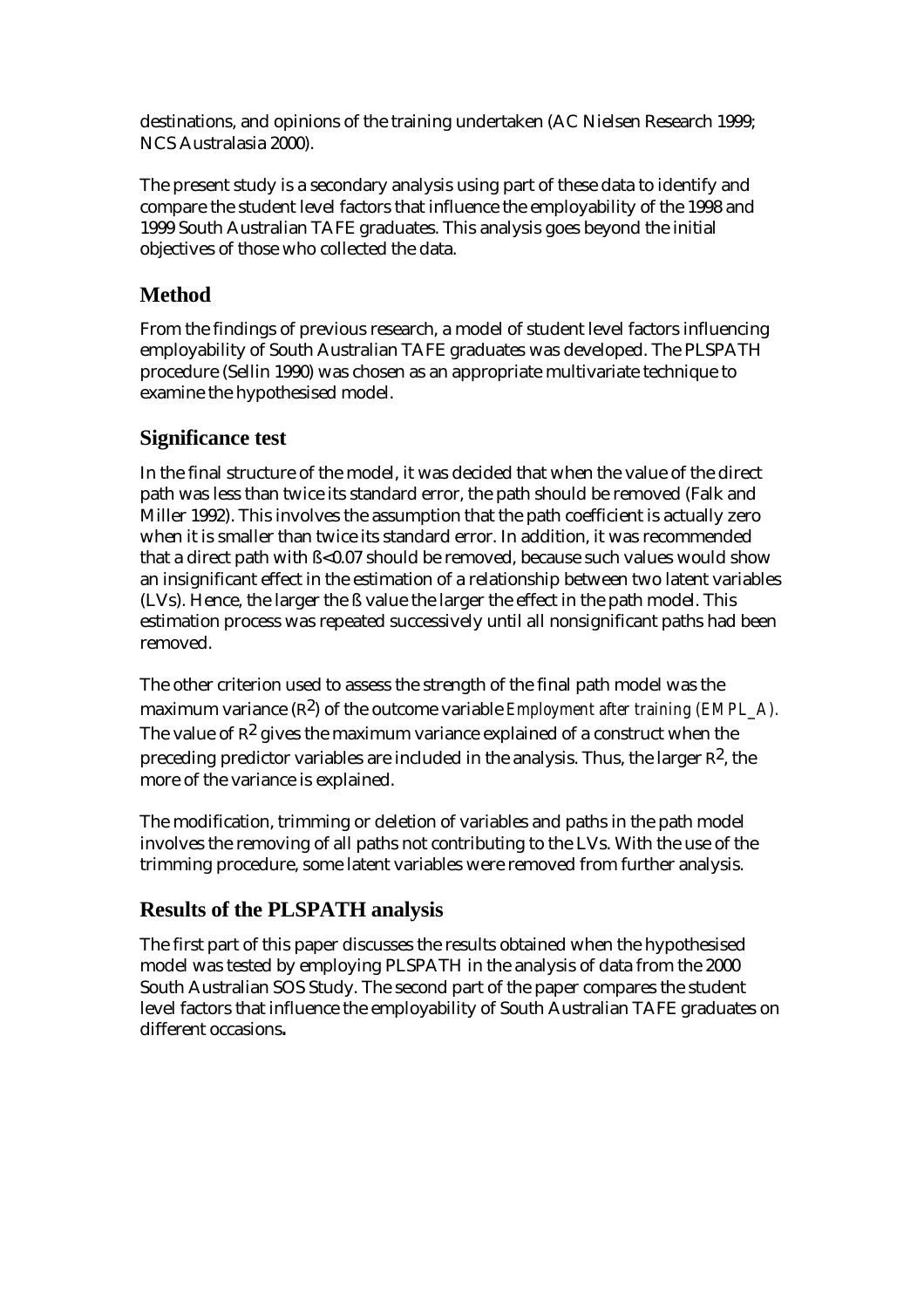| $\equiv$<br>Variable<br>$R^2$ |                 | JknMean | JknStd | Direct                   |         | Indirect Total | Corr     |  |  |  |  |  |
|-------------------------------|-----------------|---------|--------|--------------------------|---------|----------------|----------|--|--|--|--|--|
|                               |                 |         |        |                          |         |                |          |  |  |  |  |  |
| EMPL A                        |                 |         |        |                          |         |                |          |  |  |  |  |  |
| .29                           |                 |         |        |                          |         |                |          |  |  |  |  |  |
|                               | GENDER          |         |        |                          | $-.02$  | $-.02$         | $-.07$   |  |  |  |  |  |
|                               | <b>STUDAGE</b>  |         |        |                          | .07     | .07            | .009     |  |  |  |  |  |
| RACE                          |                 | .07     | .02    | .07                      | .05     | .12            | .14      |  |  |  |  |  |
|                               | C BIRTH         |         |        |                          | $-.09$  | $-0.09$        | $-.11$   |  |  |  |  |  |
|                               | LANGHOME        |         |        |                          | .03     | .03            | .13      |  |  |  |  |  |
|                               | <b>DISABLED</b> |         |        |                          | .07     | .07            | .13      |  |  |  |  |  |
|                               | HSSQ COM        |         |        |                          | .01     | .01            | .06      |  |  |  |  |  |
|                               | QUAL B          |         |        | $\overline{\phantom{m}}$ | .06     | .06            | .04      |  |  |  |  |  |
|                               | STATUS          | .10     | .02    | .10                      | $-.07$  | .03            | $-.0007$ |  |  |  |  |  |
|                               | STUDY B         |         |        | $\overline{a}$           | $-.002$ | $-.001$        | $-.03$   |  |  |  |  |  |
|                               | EMPL B          | .23     | .02    | .23                      | .17     | .40            | .38      |  |  |  |  |  |
|                               | REASON          | .10     | .03    | .10                      | .03     | .14            | .19      |  |  |  |  |  |
|                               | EMPL ONC        | .36     | .01    | .36                      | $-.003$ | .35            | .48      |  |  |  |  |  |
|                               | QUAL C          | .02     | .01    | .02                      |         | .02            | .13      |  |  |  |  |  |

**Table 1:** SOS 2000 - inner model jackknife results

JknMean = Jackknife mean

JknSE = Jackknife standard error

Table 1 shows the inner model results for the PLSPATH analysis for the South Australian 2000 SOS data set. Fifteen LVs were hypothesised to influence the outcome variable *employment status at 26 May 2000*.

### **EMPL\_A (employment status at 26 May 2000)**

The employment status of VET graduates at 26 May 2000 was hypothesised to be influenced by 15 LVs. The result of the PLS analysis reveals that five of the 15 factors influence *Employment status at 26 May 2000* both directly and indirectly, while six other factors influenced *EMPL\_A* indirectly (see Table 1). One factor, *QUAL\_C,* shows a direct effect, while the *LOCATION* factor does not show any effect on the outcome variable. The six factors that have a direct influence on *EMPL\_A* are: *RACE*, *STATUS, EMPL\_B, REASON, EMPL\_ONC* and *QUAL\_C*.

### *Direct effects*

The seven factors that have a direct influence on employment status after graduation are discussed in greater detail as follows.

### *RACE (Aboriginality)*

*RACE* indicates a total effect of 0.12 on *employment after graduation*. The results of the analysis reveal that students of non-Aboriginal descent are more likely to be employed after graduation than students of Aboriginal descent.

### *STATUS (best description by student of status when starting the course)*

This is a LV that influences *employability* of students directly (0.10) and indirectly (- 0.07). The total effect (0.03) indicates that students who are still enrolled at secondary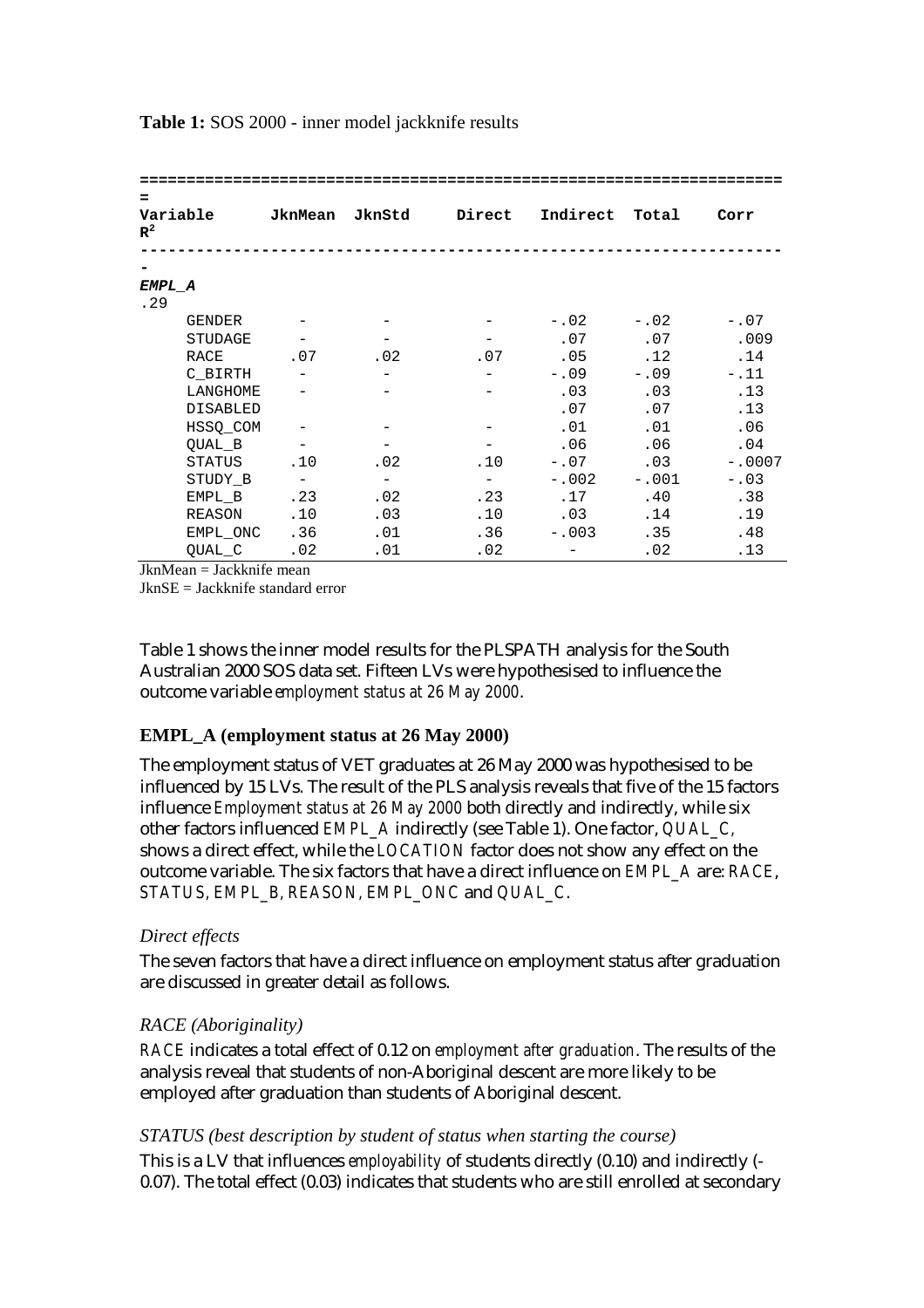schools or who start the course within 12 months after leaving secondary school are more likely to be employed after they graduate from TAFE than students who begin more than 12 months after leaving school.

### *EMPL\_B (employment before the training)*

This LV influences *employment status after training* directly (0.23) and also has a sizeable indirect effect (0.17). It is the strongest (0.40) variable that has both direct and indirect effect on *employment status after TAFE graduation* (see Table 1). The evidence shows that students who are employed before they start their TAFE training are likely to be employed after graduation.

This finding is consistent with previous research findings. In their survey study of students who have completed bachelor degrees and associate diploma courses in 1995 from Victorian Universities and TAFE institutes, Teese et al (1998) have reported that TAFE graduates who are employed before their training have a much greater likelihood of being employed after completion of their course than their colleagues who were unemployed before the course.

Furthermore, Kinnaird (1998) has reported that employment outcomes for people who took information technology courses in 1996 in NSW TAFE and who were unemployed in the six months before starting the course were particularly unfavourable. Kinnaird has also reported that the proportion unemployed after completing the course was double the NSW TAFE average for people with this background (ie 35% vs 18%).

### *REASON (reason for doing the course)*

This LV influences *employment after graduation* both directly (0.10) and indirectly (0.03). The total effect is 0.14; it is the third strongest variable that has both direct and indirect effects on *employment status after graduation* (see Table 1). The evidence shows that students who express more vocational reasons for studying the TAFE course are more likely to be employed after graduation than students who express nonvocational reasons.

### EMPL\_ONC (e*mployment status during the final semester of the course)*

This LV influences the employment status of TAFE graduates both directly (0.36) and indirectly (-0.003). The total effect is 0.35. It is the second strongest variable next to EMPL\_B to influence *employment status after graduation.* This result indicates that TAFE graduates who are employed during their training time are more likely to be employed after graduation than graduates who are unemployed during their course of study. The effect of *EMP\_B* and *EMPL\_ONC* on *EMPL\_A* reveals that students in order to get a job should have some kind of work experience before the course and/or during their training period.

### *QUAL\_C (level of qualification received by the students for the course)*

This variable indicates that students who receive the highest qualification, such as a diploma or associate diploma from the course, are likely to be employed after they graduate from TAFE than students who receive the lowest qualifications such as Certificate I. However, it is important to observe that this effect is a weak effect with only a direct influence on *employment status after graduation,* and is only included in the analysis in order to test for and examine its direct effects*.* This implies that the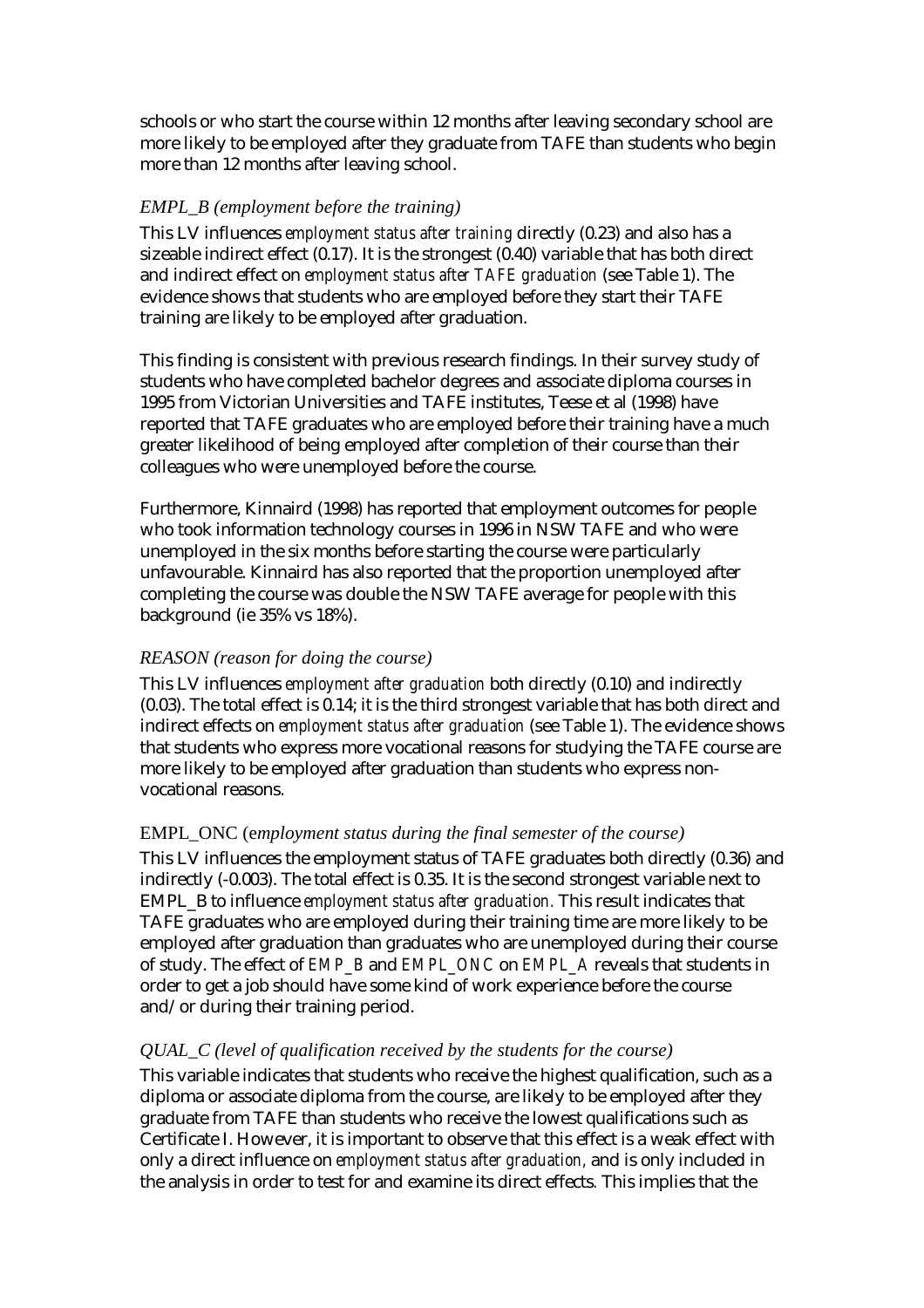variable is not greatly helping students to be employed after graduation. This finding is consistent with previous studies. Brooks and Volker (1985) show that tradesqualified males do not have employment probabilities that are higher than males who left school at the age of 16, 17 or 18 years. Furthermore, these authors have reported that trades-qualified females actually do worse than their early school leaver colleagues. Inglis and Stromback (1986) have reported similar findings. Furthermore, Harris (1996) has reported that school leavers who completed year 12 are much more likely to be employed than those who go on to obtain a trade qualification. Recently, Wooden (1999, p 10) has reported that people who received trades qualifications do not confer much in the way of an employment advantage.

Therefore, this finding indicates that TAFE qualifications without previous work experience are not likely to be a key factor in entering employment.

### **Indirect effects**

The seven factors that have indirect influences on employment status after graduation are discussed as follows.

### *GENDER (sex of the student)*

*GENDER* shows an indirect (-0.02) effect on *employment after graduation* operating through *REASON* and *QUAL\_C*. This result indicates that male students are more likely to be employed than female students (see Table 1).

### *STUDAGE (age of the student)*

*STUDAGE* also shows an indirect (0.07) effect on *employment after graduation* operating through *EMPL\_ONC* and *QUAL\_C*. This result indicates that older students are more likely to be employed than younger students (see Table 1).

### *DISABLED (disability)*

This is a LV that influences *employability* of students only indirectly (0.07). This variable indicates that non-disabled students are more likely to be employed after they graduate from TAFE than students with some kind of disability.

### *C\_BIRTH (country of birth)*

This LV influences the employment status of TAFE graduates indirectly (-0.09). This indirect effect indicates that Australian-born TAFE graduates are likely to be employed after graduation when compared with non-Australian born graduates. This finding is consistent with previous research findings reported by Brooks and Volker (1983) and Inglis and Stromback (1986). The authors found that country of birth had significance influence on employment outcomes. In the present study, country of birth does not show a direct effect, however, the indirect effect is stronger than the direct effect of a qualification from the course.

### *LANGHOME (language spoken in the home)*

Language spoken in the home influences employability of students after graduation. The indirect effect is 0.03. This effect indicates that graduates who speak English in their homes are more likely to be employed after graduation than those who speak a language other than English. This finding is consistent with those reported by Fan and Antoine (1999), Inglis and Stromback (1986), Jones (1992), McAllister (1986) and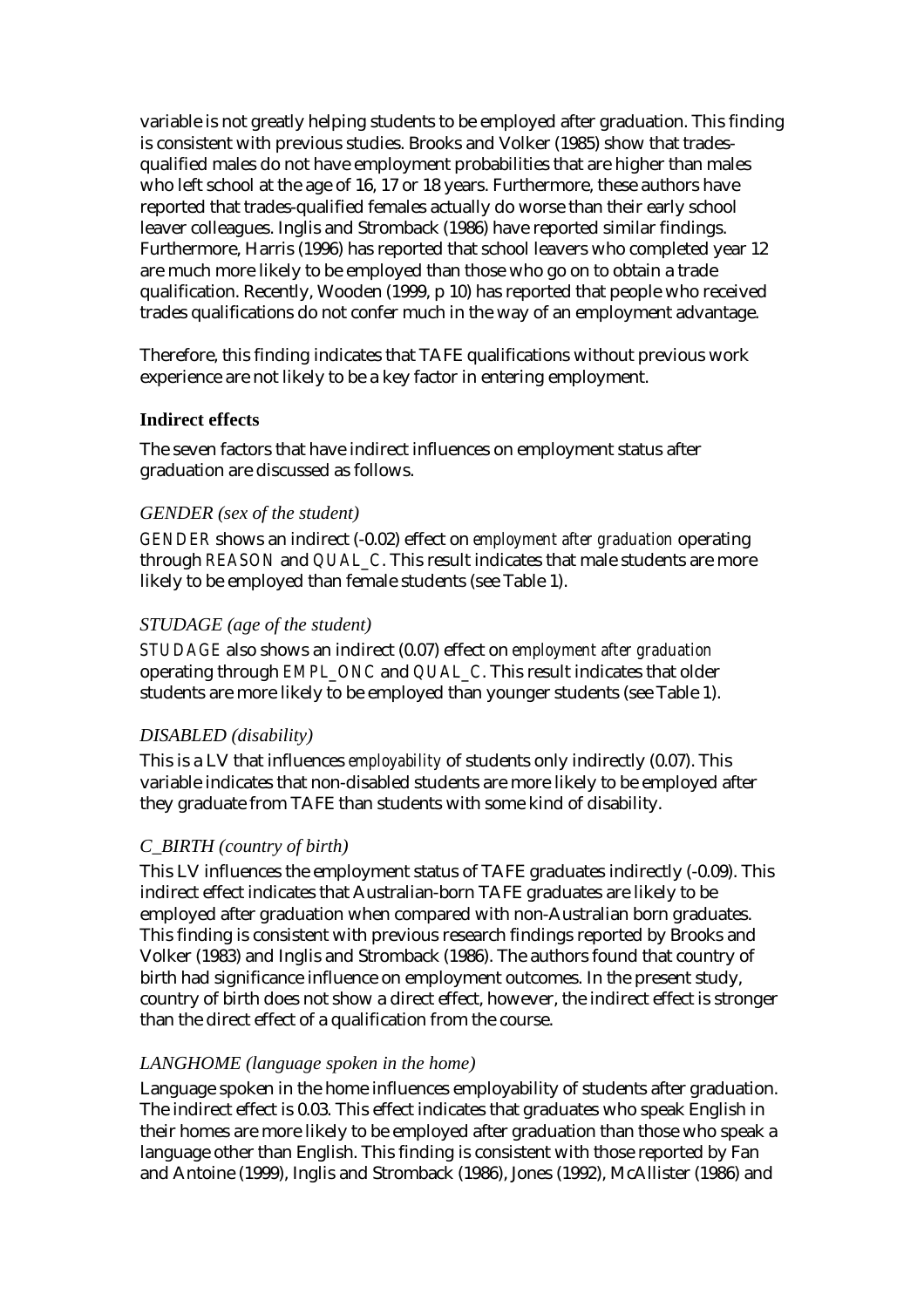Tiggemann and Winefield (1989). Fan and Antoine have reported that even if all the graduates hold Australian tertiary qualifications, language background still plays a role in gaining employment. In the present study, language does not show a direct effect, however, the indirect effect is stronger than the direct effect of a qualification from the course.

### *HSSQ\_COM (highest secondary school completed before the course)*

*HSSQ\_COM* (0.01) influences the outcome variable only indirectly through *QUAL\_C*. The result indicates that students who have completed year 12 before the course are more likely to be employed than students who do not complete year 12 (see Table 1).

### *QUAL\_B (level of educational qualification before the course)*

*QUAL\_B* also shows an indirect (0.06) effect on *employment after graduation,* operating through *EMPL\_B* and *QUAL\_C*. The result indicates that students who received educational qualifications before the course are more likely to be employed than students who did not receive any educational qualifications before the course (see Table 1).

### *STUDY\_B (study during six months before starting the course)*

*STUDY\_B* also shows an indirect (-0.002) effect on *employment after graduation,* operating through *QUAL\_C*. The result indicates that students who did not study in the six months before starting the course are more likely to be employed than students who did (see Table 1).

The only variable that does not show either direct or indirect effects is the place where students are living; that is, whether the student *lives in a capital city or other area* (*LOCATION).* 

### **Discussion**

Among the 15 LVs hypothesised to influence the employability of the South Australian 1999 TAFE graduates, only six variables showed a direct influence on the outcome variable. The variables that showed a direct influence on *EMPL\_A* are *RACE*, *STATUS, EMPL\_B, REASON, EMPL\_ONC* and *QUAL\_C*. One other factor, namely *LOCATION,* did not show either direct or indirect influence on the outcome variable, whereas the remaining seven variables showed an indirect influence on the outcome variable.

#### *Comparisons between different occasions*

Table 2 presents the direct and indirect effects of LVs identified as student level factors that influence the employability of TAFE graduates on the different occasions. The first column shows the variables, while the remaining columns show the direct, indirect and total effects of each variable on employability on each occasion. The direct effects of each variable on the outcome measure *employability* were considered to indicate the relative strengths of the factors that influence *employability* on the different occasions.

### *Gender*

Gender was considered to be a factor that would influence *employability* of the 1998 and 1999 South Australian TAFE graduates data sets. However, *GENDER* showed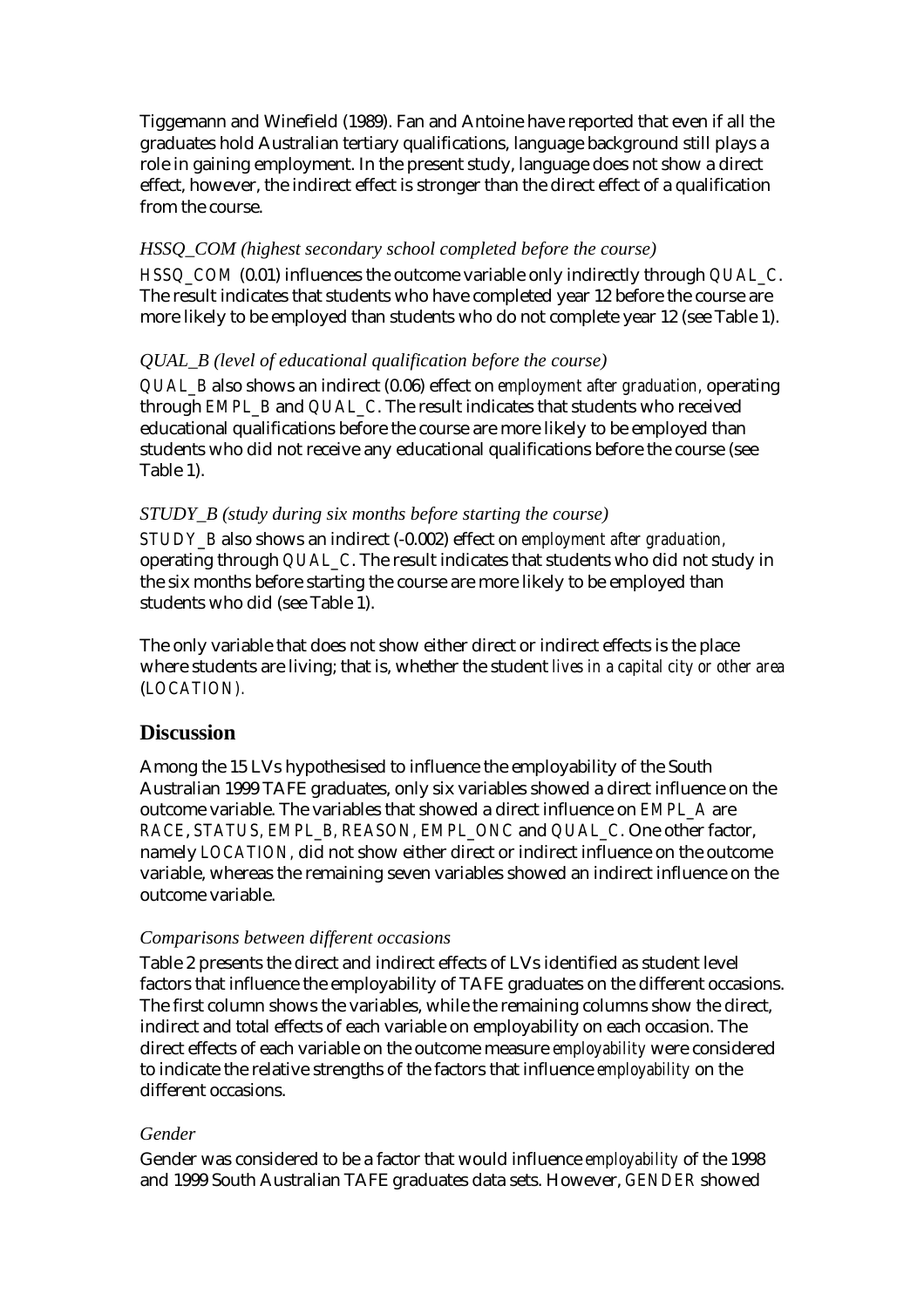weak indirect effects for both data sets. The effect of *GENDER* on the outcome variable for both data sets showed that male students are more likely to be employed after graduation than their female colleagues. However, it is important to observe that the influence of *GENDER* is decreasing from -.06 (1998) to -.02 (1999).

#### *Student age*

Student age was considered a factor that would influence *employability* of the 1998 and 1999 South Australian TAFE graduates data sets. However, the variable showed indirect effects for both data sets. The indirect effect of *age* on the outcome variable for both data sets showed that older graduates are more likely to be employed after graduation than their younger colleagues.

#### *Race*

Whether the graduate is of Aboriginal descent or not was considered a factor that would influence *employability* of the 1998 and 1999 South Australian TAFE graduates data sets. This variable showed both a direct and indirect effect for the 1999 TAFE graduates. The total effect was small, however; the same variable showed only an insignificant indirect effect for the 1998 TAFE graduates' data set. The effect of *RACE*  on the outcome variable for both data sets showed that students of non-Aboriginal descent are more likely to be employed after graduation than their colleagues of Aboriginal descent. However, it is important to observe that the influence of *RACE* is increasing, from an insignificant indirect effect in 1998 to direct and indirect effects in 1999. This change from indirect to both direct and indirect effects warrants further investigation.

#### *Country of birth*

The country where a graduate was born had both direct and indirect effects for the 1998 TAFE graduates. The total effect was small, however. The same variable showed an indirect effect for the 1999 TAFE graduates' data set. The effect of this on the outcome variable for both data sets showed that Australian-born graduates are more likely to be employed after graduation than non Australian-born graduates. However, it is important to observe that the influence of *country of birth* has declined from a direct effect in 1998 to an indirect effect in 1999. While this change from a direct to an indirect effect shows that the importance of the variable as a factor is declining, the difference between the total effects of both data sets is almost the same (only .02). Therefore, the variable warrants further investigation.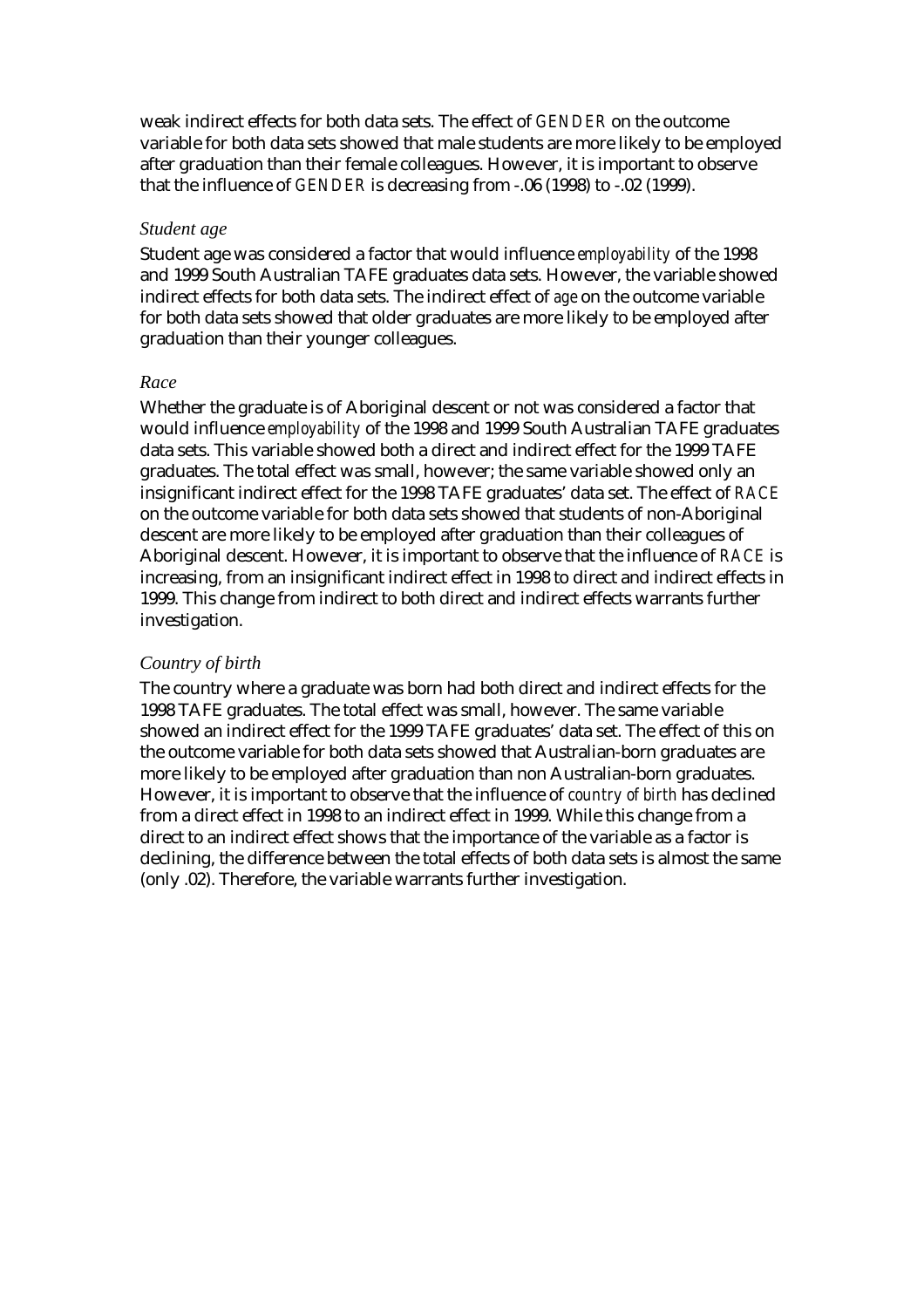| Variable                               |        | Effects of the 1999 data |        | Effects of the 2000 data |          |         |
|----------------------------------------|--------|--------------------------|--------|--------------------------|----------|---------|
| Name                                   | Direct | Indirect                 | Total  | Direct                   | Indirect | Total   |
| Gender                                 |        | $-.06$                   | $-.06$ |                          | $-.02$   | $-.02$  |
| Student age                            |        | .08                      | .08    |                          | .07      | .07     |
| Aboriginal descent                     |        | .006                     | .006   | .07                      | .05      | .12     |
| Country of birth                       | $-.08$ | $-.03$                   | $-.11$ |                          | $-.09$   | $-.09$  |
| Language spoken in the home            |        | .03                      | .03    |                          | .03      | .03     |
| Disability                             | .09    | .04                      | .13    |                          | .07      | .07     |
| Location                               |        | $-.02$                   | $-.02$ |                          |          |         |
| High school completion                 |        | $-.05$                   | $-.05$ |                          | .01      | .01     |
| Qualification before the course        |        | .08                      | .08    |                          | .06      | .06     |
| Status before the course               | .07    | $-.05$                   | .02    | .10                      | $-.07$   | .03     |
| Study before the course                |        |                          |        |                          | $-.002$  | $-.002$ |
| Employment status before the course    | .14    | .21                      | .35    | .23                      | .17      | .40     |
| Reason for doing the course            | .11    | .04                      | .14    | .10                      | .03      | .14     |
| Employment status during the course    | .42    |                          | .42    | .36                      | $-.003$  | .35     |
| Qualification received from the course | .02    |                          | .02    | .02                      |          | .02     |

**Table 2:** Comparisons of student factors that influence employability of TAFE graduates on different occasions

### *Language spoken in the home*

The language spoken in the home by the graduate was considered to be a factor that would influence *employability* of the 1998 and 1999 South Australian TAFE graduates. This variable shows only indirect effects for both data sets. These indirect effects on the outcome variable for both sets show that students who speak English in the home are more likely to be employed after graduation than students who speak a language other than English.

### *Disability*

Whether the graduate has some kind of disability or not was considered to be a factor that would influence *employability* of the 1998 and 1999 South Australian TAFE graduate data sets. However, this variable shows direct and indirect effects for 1998 graduates and only an indirect effect for 1999 graduates. The effect of *disability* on the outcome variable for both data sets shows that non-disabled students are more likely to be employed after graduation than their disabled colleagues.

### *Location*

Whether the graduate is living in a capital city or not was considered a factor influencing *employability* of the 1998 and 1999 South Australian TAFE graduates. This variable shows an insignificant indirect effect only for the 1998 data set. However, the variable did not show any effect for the 1999 TAFE graduates. This indicates that there is no difference between graduates from capital cities and those from other areas to be employed after graduation. Therefore, the area where the graduate lives should no longer be considered a factor that influences the employability of the South Australian TAFE graduates.

### *Highest secondary school completion*

Although whether the student completed Year 12 before starting the course or not was predicted to influence *employability*, the variable shows an insignificant indirect effect for the 1998 and 1999 data sets.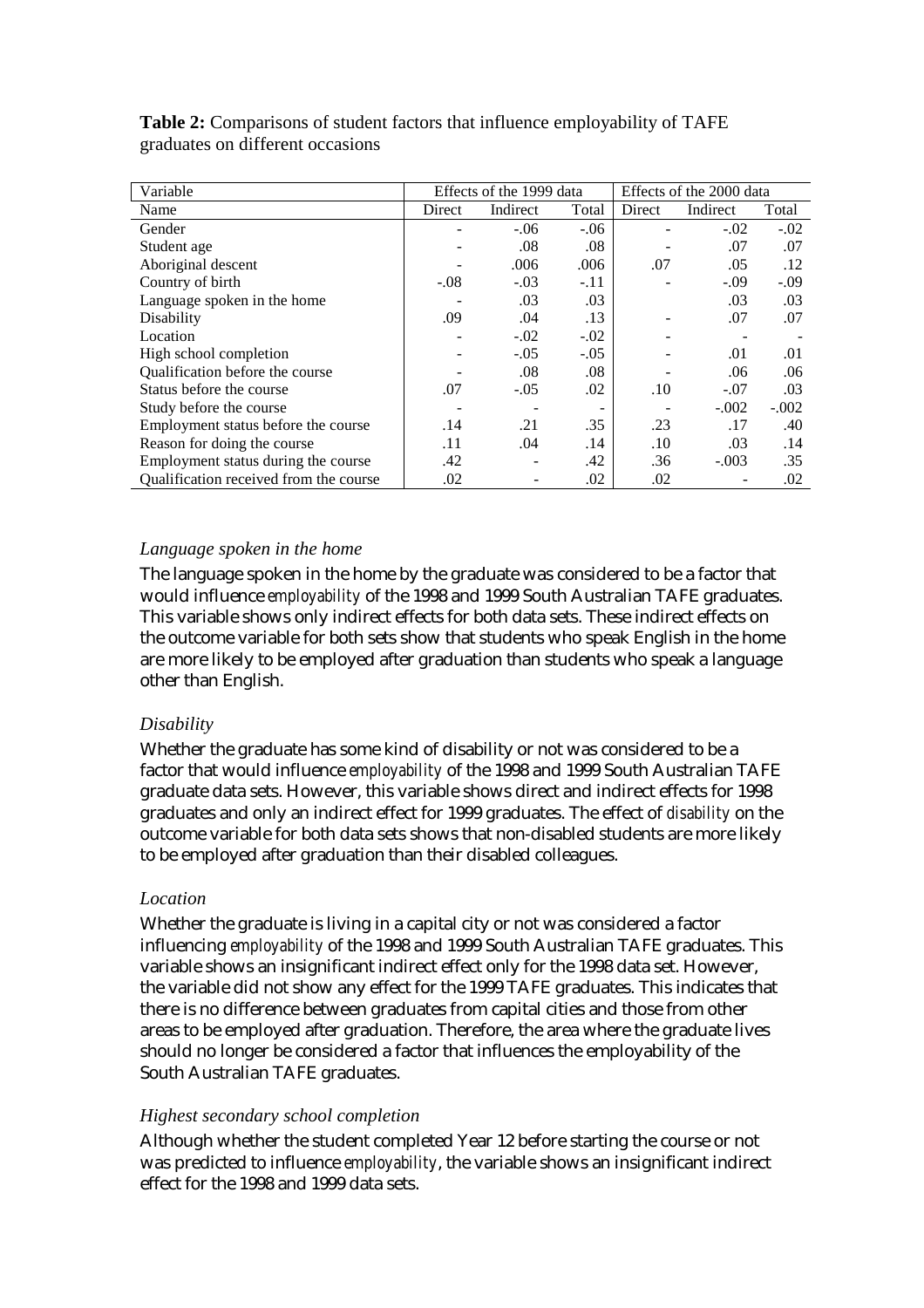### *The level of qualifications received before the course*

The level of qualifications received by the student before starting the course had an indirect effect for both data sets. The effect of *level of qualifications received before the course* on the outcome variable for both data sets showed that students who received qualifications (such as bachelor degree or higher, advanced diploma or diploma), are more likely to be employed after graduation than their colleagues without any qualifications before the course.

### *Best description by student of status when starting the course*

The description by student about his/her status when starting the course had both direct and indirect effects on the outcome variable *employability* for both data sets. The total effects indicate that students who began while still enrolled at secondary school or within 12 months after leaving are more likely to be employed after they graduate from TAFE than students who enrolled more than 12 months after leaving secondary school.

### *Study during six months before starting the course.*

Whether the student was studying six months before starting the course had a trivial indirect (-0.002) effect on the outcome variable *employability* for the 1999 data set only.

### *Employment status before starting the course*

The employment status of the student before starting the course had both direct and indirect effects on the outcome variable *employability* for both data sets. This indicates that students who are employed before starting the course are more likely to be employed after they graduate from TAFE than students who were unemployed.

#### *Reason for doing the course*

The student's reason for doing the course had both direct and indirect effects on the outcome variable *employability* for both sets. Thus, students who did the course for vocational reasons are more likely to be employed after they graduate from TAFE than students who did the course for non-vocational reasons.

### *Employment status during the course*

The employment status of the student during the course showed only a direct effect for the 1998 data set, but had both direct and indirect effects on the outcome variable *employability* for the 1999 set. However, the indirect effect for the 2000 data set was trivial. The total effects for both data sets indicate that students who are employed during the course are more likely to be employed after they graduate from TAFE than students who are unemployed during the course.

### *Qualification received from the course*

The level of qualification received from the course was considered a factor that would influence *employability* of the 1998 and 1999 South Australian TAFE graduate data sets. The variable shows only direct effects for the data sets. However, the values for these direct effects were trivial. The total effects indicate that students who have received a higher level of qualification from the course are more likely to be employed after they graduate from TAFE than students who have received a lower level.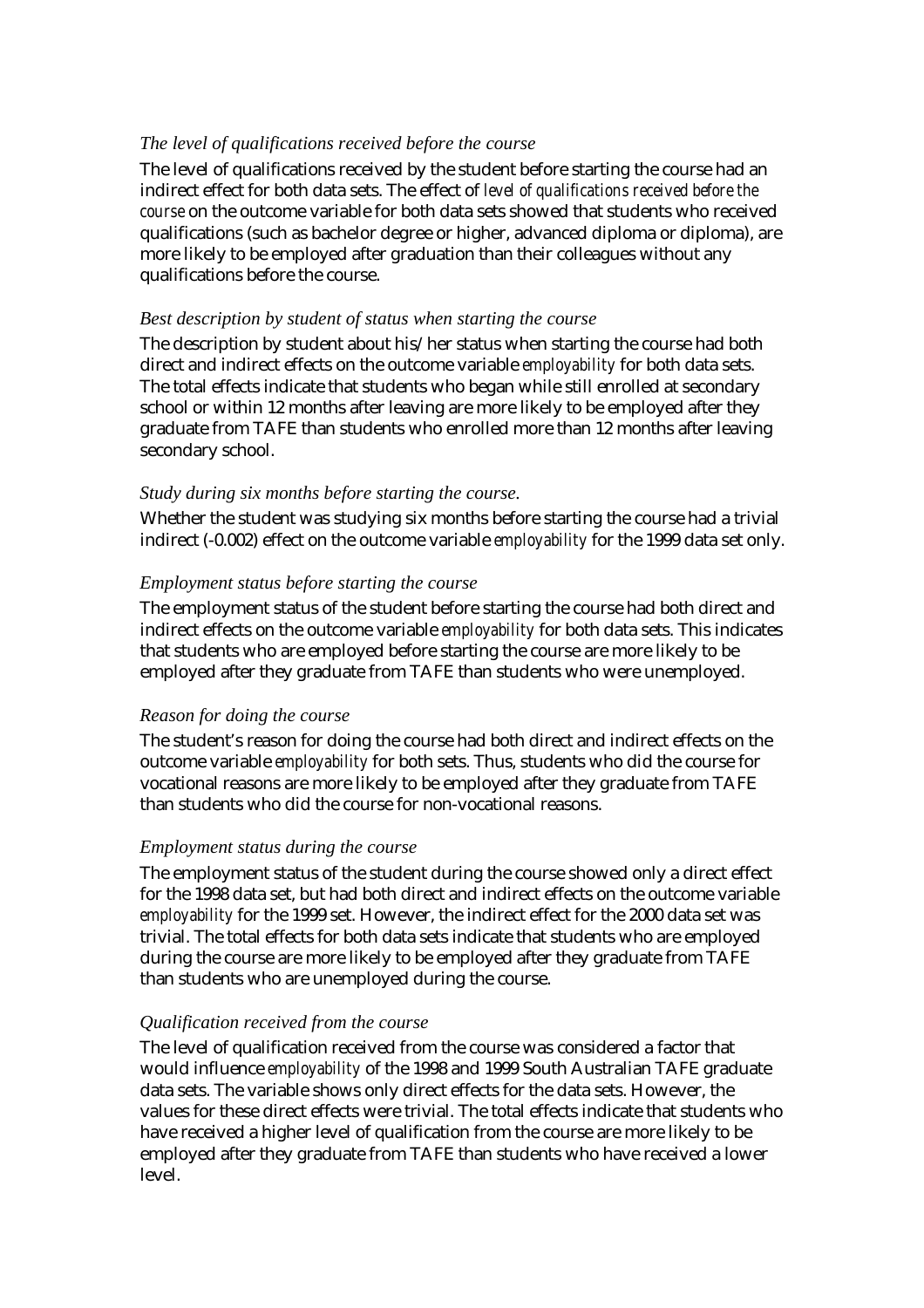#### **Similarities and differences between the 1998 and 1999 data sets**

Among the 15 LVs hypothesised to influence the *employability of South Australian TAFE graduates*, five factors influenced the outcome variable in both 1998 and 1999. These variables were: *best description by student of status when starting the course; employment status before the course; reason for doing the course; employment status during the course;* and *qualifications received from the course* (see Table 2). Consequently, the findings of this investigation indicate that students who are still enrolled at secondary schools or who begin the course within 12 months of leaving secondary school, students who are employed before starting the course, students who provide a vocational reason for doing the course, students who are employed during the course and graduates who received higher qualifications from the course are likely to be employed after graduation.

The differences between the 1998 and 1999 TAFE graduates were in *Aboriginality, Disability, Country of birth, Location* and *Study before the course.* For the 1998 TAFE graduates, *RACE* showed a trivial indirect effect on the outcome variable, but showed a marginal direct effect for the 1999 graduates. *Disability* showed a direct and indirect effect for the 1998 graduates, however its contribution was reduced to a direct effect for the 1999 set. *Country of birth* showed both direct and indirect effects and was considered a factor for the 1998 TAFE graduate data set, however its contribution was reduced to an indirect effect for the 1999 data set. In addition, *LOCATION* showed an indirect effect in the 1998 data set, but did not show any effect for the 1999 TAFE graduates. Furthermore, *Study six months before starting the course* showed a trivial indirect effect in the 1999 graduates data set, but did not show any effect for the 1998 graduates.

# **Conclusions and recommendations**

The results of the path analyses for the two different data sets (1998 and 1999 TAFE graduates) have revealed that students who begin the course while still enrolled at secondary school or within 12 months after leaving school, students who are employed before starting the course, graduates who provide vocational reasons for doing the course, students who are employed during the course and graduates who received higher qualifications from the course are likely to be employed after they graduate from TAFE.

Employment status before and during the training is a strong factor influencing employment status. While the weakest effect for both groups is qualification from the course, the higher qualification is better for employment. The qualifications received from TAFE produce the best employment results when supported by work experience during and/or before training. Further study is necessary to identify the factors that influence employment status of TAFE graduates over time. In addition, further work is required to study these processes by the investigation of subgroups undertaking specific courses, to examine whether similar processes are operating in similar ways for these different subgroups.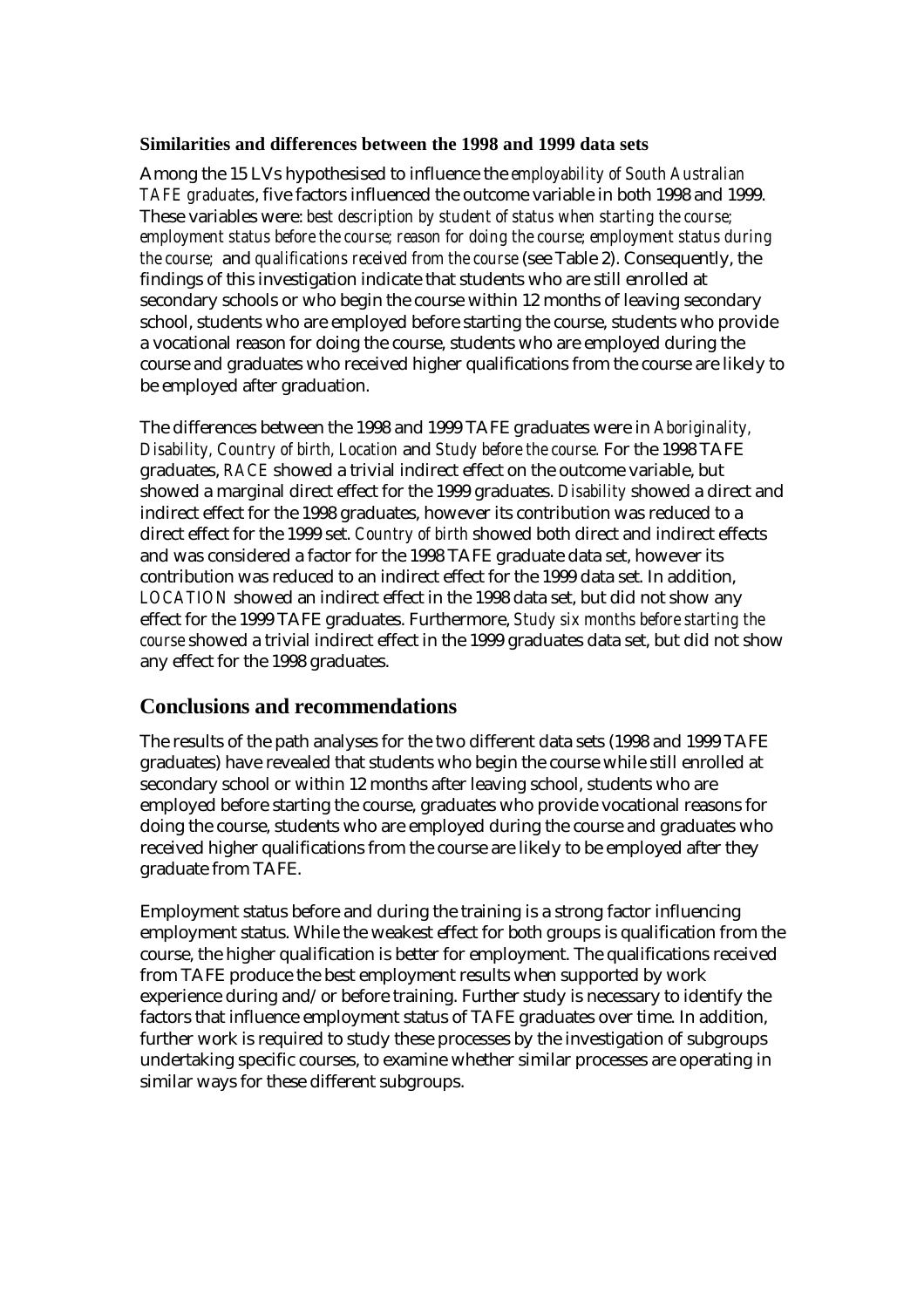### **References**

AC Nielsen Research (2000) 1999 Student Outcomes Survey South Australia State Report, December 1999. National Centre for Vocational Education Research.

Brooks C and Volker P (1985) Labour market success and failure: an analysis of the factors leading to the workforce destinations of the Australian population. In P Volker (ed) The structure and duration of unemployment in Australia: proceedings of a conference. BLMR monograph series no 6. Canberra: Australian Government Publishing Service.

Brooks C and Volker P (1983) Labour market success and failure: an analysis of the factors leading to the workforce destinations of the Australian population. In P Volker (ed) Bureau of Labour Market Research Conference Paper, no 38. Canberra.

Castle R G and Hagan J S (1984) Aboriginal unemployment in Rural New South Wales 1883-1982. In R Castle and J Mangan (eds) Unemployment in the eighties. Melbourne: Longman Chesire.

Cousins D and Nieuwenhuysen J (1983) Aboriginal unemployment in Australia: its extent and policies to reduce it. Monograph no 71. Melbourne: Committee for Economic Development of Australia.

Falk F R and Miller N B (1992) A primer for soft modeling. Akron, Ohio: The University of Akron Press.

Fan C and Antoine E (1999) Predictors of employment destinations for university graduates. Australian Journal of Career Development, vol 8, no 2, pp 17-24.

Harris M N (1996) Modelling the probability of youth unemployment. Economic Record, vol 72, no 217, pp 118-129.

Inglis P A and Stromback T (1986) Migrants unemployment: the determinants of employment success. Economic Record, vol 62, no 178, pp 310-324.

Jones F L (1992) Sex and ethnicity in the Australian labour market: the immigrant experience. Canberra: Australian Bureau of Statistics.

Kinnaird B (1998) Report to the Communications ITAB (New South Wales): VET data analysis. New South Wales: National Communications Industry Training Advisory Body.

McAllister I (1986) A comparison of status of attainment of Australian and overseas born young adults. Research paper, series no 4. Melbourne: Australian Institute of Multicultural Affairs.

Miller P W (1989) The structure of Aboriginal and Non-Aboriginal youth unemployment. Australian Economic Papers, vol 28, no 52.

NCS Australasia (2000) 2000 Students Outcomes Survey. South Australia State Report, November. National Centre for Vocational Education Research.